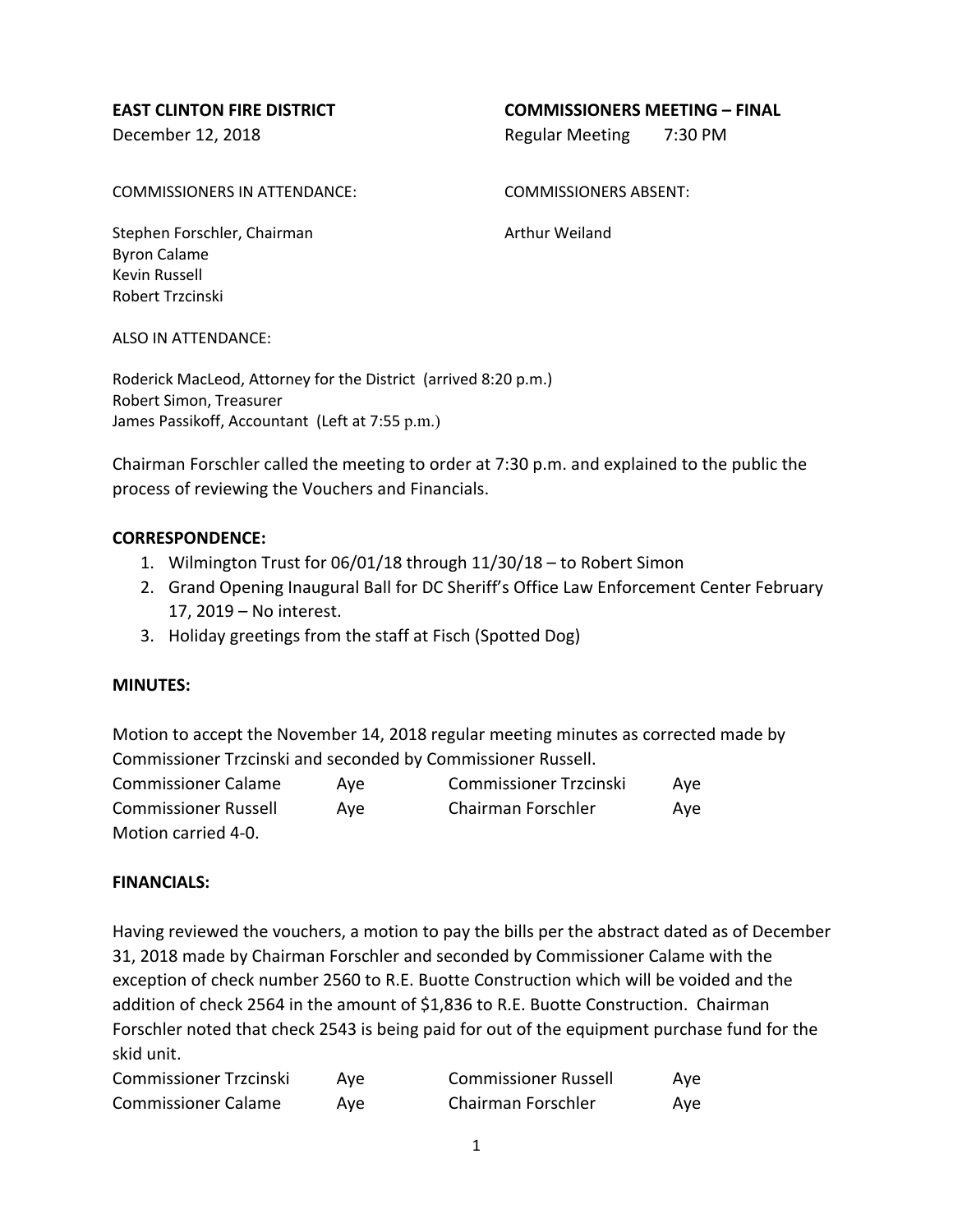Motion carried 4-0.

Motion to accept the bank statement for the period ending on November 30, 2018 and in agreement with that noted on balance sheet as put forward by Mr. Passikoff with no exceptions made by Chairman Forschler and seconded by Commissioner Russell.

| <b>Commissioner Calame</b>  | Ave | <b>Commissioner Trzcinski</b> | Ave |
|-----------------------------|-----|-------------------------------|-----|
| <b>Commissioner Russell</b> | Ave | Chairman Forschler            | Ave |
| Motion carried 4-0.         |     |                               |     |

Phone lines – Robert Simon – The missing phone line and one IPad was removed from the bill. One IPad had been removed but the line was still active so that line was removed. Mr. Simon will look for the receipt for the IPad to see if it can get it reassigned by Apple. There were six lines on the bill and Mr. Simon cancelled three which will bring the bill down to approximately \$250 next month. Mr. Simon took over that account but a commissioner should be assigned to it as well. That will be decided next month.

Mr. Passikoff – The PERMA bill for 2019 needs to be paid prior to the January meeting. A motion was made by Chairman Forschler and seconded by Commissioner Calame to authorize Robert Simon to cut a check and for Commissioner Trzcinski to sign the check in the amount of \$29,639 for the PERMA bill early in 2019. Mr. Trzcinski will call PERMA to make sure they are good with getting the check in early January. The check should be cut on January 2 and sent out.

| <b>Commissioner Trzcinski</b> | Ave | <b>Commissioner Russell</b> | Aye |
|-------------------------------|-----|-----------------------------|-----|
| <b>Commissioner Calame</b>    | Ave | Chairman Forschler          | Ave |
| Motion carried 4-0.           |     |                             |     |

RFP – The RFP was not published in the paper as Mr. Passikoff sent it directly to the firms – to RBT in Newburgh and O'Connor Davies in Harrison. According to purchasing policy, we need three written or faxed quotations if it's more than \$5,000. Mr. Passikoff said we have the third because Ted Eglit stated he would do the audit. Mr. Eglit needs to submit his quotation no later than December  $31^{st}$ . The secretary will bring the RFP's submitted tonight to the January meeting.

ACH Account – Due to the fact that the Board will be receiving a refund from PERMA, to facilitate how to handle this refund and any other similar transactions, a motion was made by Commissioner Calame and seconded by Chairman Forschler to authorize the treasurer to open up a savings account with the Bank of Millbrook for the general fund to be entitled the East Clinton Fire Department ACH account, and transfer \$100 from the checking account into this ACH account, so that money can be sent to this account.

| <b>Commissioner Calame</b>  | Ave | <b>Commissioner Trzcinski</b> | Ave |
|-----------------------------|-----|-------------------------------|-----|
| <b>Commissioner Russell</b> | Ave | Chairman Forschler            | Ave |
| Motion carried 4-0.         |     |                               |     |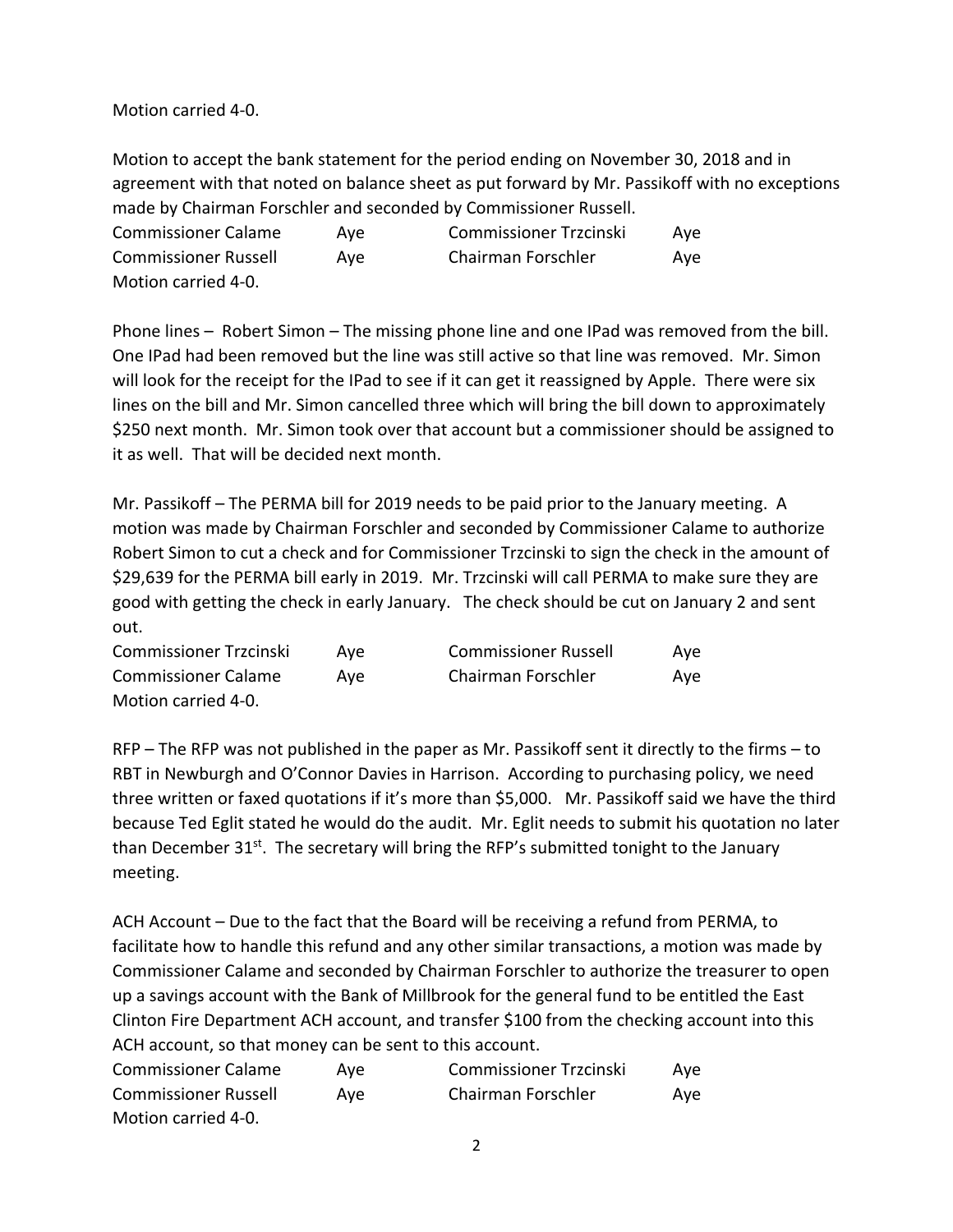Membership – The background checks for Nancy Naim for Support and Tim Bathrick as Interior came back all clear. They have both had their physicals. It was re-stated that no one should respond in any way, shape, or form until they are vetted.

A motion was made by Commissioner Trzcinski and seconded by Chairman Forschler to accept Nancy Naim and Tim Bathrick for Active Membership. Tim Bathrick is a reinstatement.

| <b>Commissioner Russell</b> | Ave | <b>Commissioner Trzcinski</b> | Ave |
|-----------------------------|-----|-------------------------------|-----|
| <b>Commissioner Calame</b>  | Ave | Chairman Forschler            | Ave |
| Motion carried 4-0.         |     |                               |     |

Brush truck update – The brush truck is in the bay and the skid unit is in the pavilion. The flatbed is on the truck. Once the regular pick up bed was taken off the truck, there is an extra pick up bed, tail lights, bumper and four tires since four new tires came with the vehicle. Matt's Auto Body has offered \$1,350 and Ford offered \$500 for the bed, lights and bumper.

A motion was made by Chairman Forschler and seconded by Commissioner Calame to accept Matt's Auto Body's offer to buy the pick up bed, tail lights and bumper and that the money be transferred back into the equipment purchase fund. The tires are still here.

| <b>Commissioner Calame</b>  | Ave | <b>Commissioner Trzcinski</b> | Ave |
|-----------------------------|-----|-------------------------------|-----|
| <b>Commissioner Russell</b> | Ave | Chairman Forschler            | Ave |
| Motion carried 4-0.         |     |                               |     |

The four tires will fit the Chief's vehicle which is in need of tires.

A motion was made by Chairman Forschler and seconded by Commissioner Russell to authorize Chief Estes to get four tires mounted and balanced and a front end alignment up to \$500 to get the new tires on the vehicle. The front tires are in need of replacement but the back tires have some validity so the back tires will be kept and the front tires disposed of.

| <b>Commissioner Trzcinski</b> | Ave | <b>Commissioner Russell</b> | Ave |
|-------------------------------|-----|-----------------------------|-----|
| <b>Commissioner Calame</b>    | Ave | Chairman Forschler          | Ave |
| Motion carried 4-0.           |     |                             |     |

**FIRE POLICE:** Tim Odell N/A

**DEPARTMENT:** Monthly calls: 8 Year to Date: As of November 30, 108 calls.

# Car 1 - Don Estes

- An EVOC class will be scheduled in January date to be announced.
- Skid unit We need to crunch numbers to see how much money is left to do the rest of set up. \$65,755 was spent. The permissive referendum was for \$70,000 so there is \$4,245 left to do the radios, limited lights, marry the unit to the vehicle and tool boxes and lettering.
- CAD updates Chief Estes is meeting with the county and getting CAD updates on Friday at 10:00.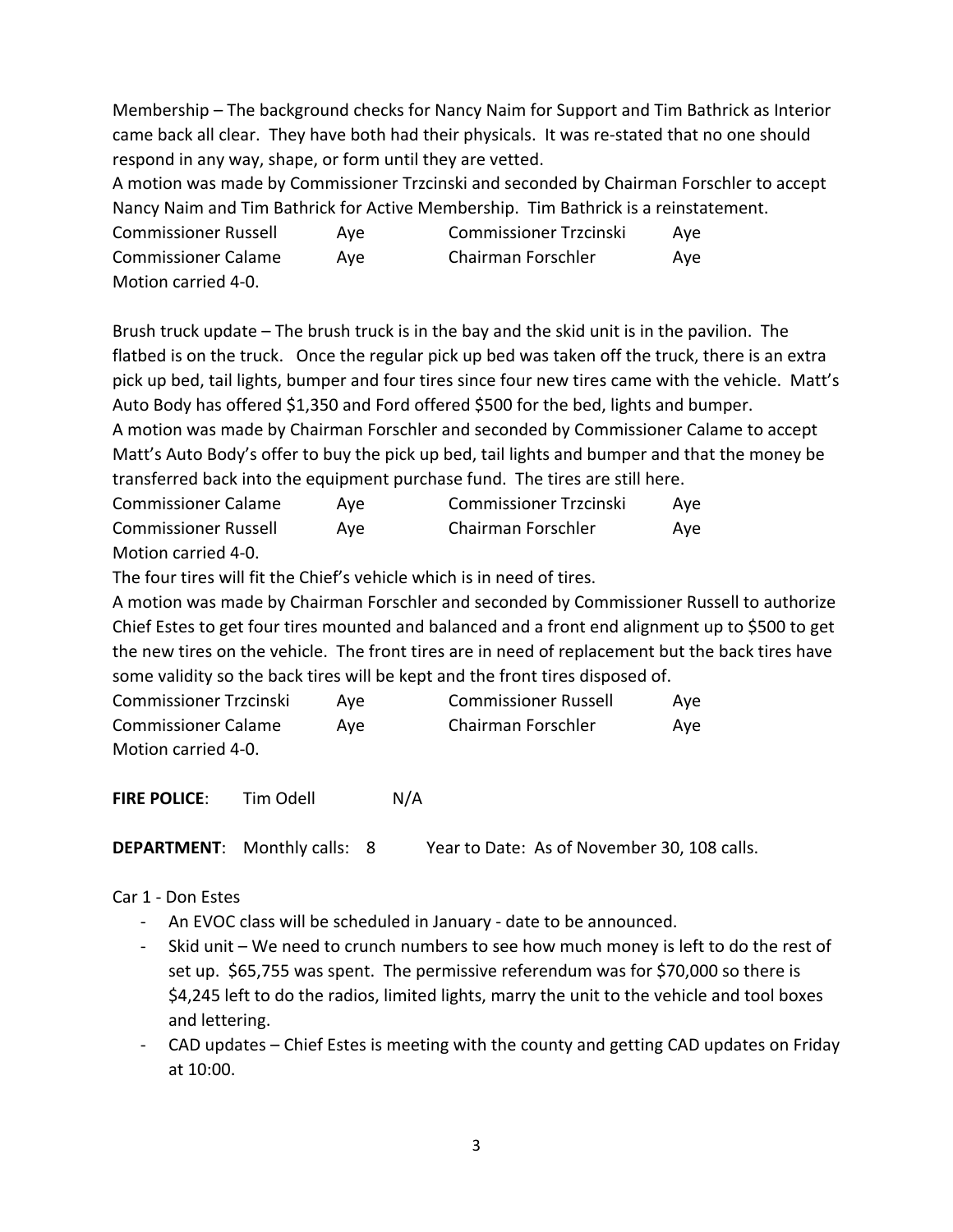- Only a few members are lacking OSHA credits. Those that are know about it. 28 active members have complied with OSHA and physical requirements. As of now, we have about 30 active members.
- Chief Estes is meeting with the forest ranger tomorrow about getting the \$1,500 back for the grant for the floating dock. We are in receipt of the instrument which is on the back of the brush truck.

Car 2 – Jim Bathrick

- Doing gear inventory  $-$  six have been done with a couple more to do which will be done on the  $14<sup>th</sup>$  and  $17<sup>th</sup>$  at 4:00 along with the inspection.
- Support, rescue, and fire police are responsible for inspecting their own gear.
- We have ordered three more CO disposable detectors and two more hand lights for 3838. All EMTs will have a CO detector on their bag.
- The drill this month will be on the  $19<sup>th</sup>$  at 1800 hours the Iroquois pipeline representative is coming in.

Mold mitigation – Commissioner Trzcinski said all the equipment will have to be removed from the two rooms. We need to consider how to handle that – it will be early to mid-January. The equipment needs to be locked up so one possibility is to rent temporary storage. The equipment should be in heated storage long term.

Car  $3 -$  Jim Ruffell  $N/A$ 

**SUPPORT:** N/A

**RESCUE:** Monthly Calls: 6 Year to Date: 142

Robert Simon said Susan deHaan has put together a matrix which will be posted on the website.

Safety – Chairman Forschler said the Safety Committee had a meeting on November 26. There have been no injury reports. They did the zone inspections and the common thread is the lack of general housekeeping. There has been good progress made in mitigating unsafe situations that were noted at the August meeting including the purchase of floor mats, cleaning the attic, and fixing the front door. Chairman Forschler needs to send in the quarterly report to PERMA.

Sexual harassment – Chairman Forschler said NYS as of September has passed new legislation regarding sexual harassment in the workplace. There is a policy in place that addresses sexual harassment but based on the new legislation, it will need to be looked at and updated. Chairman Forschler is working with the HR person where he works for guidelines. The training has to be instituted eight months from October 9, 2018. A video is no longer considered sufficient for training – there has to be a person there to lead the training – the video will be part of the training. Commissioner Trzcinski said the policy was supposed to be in place by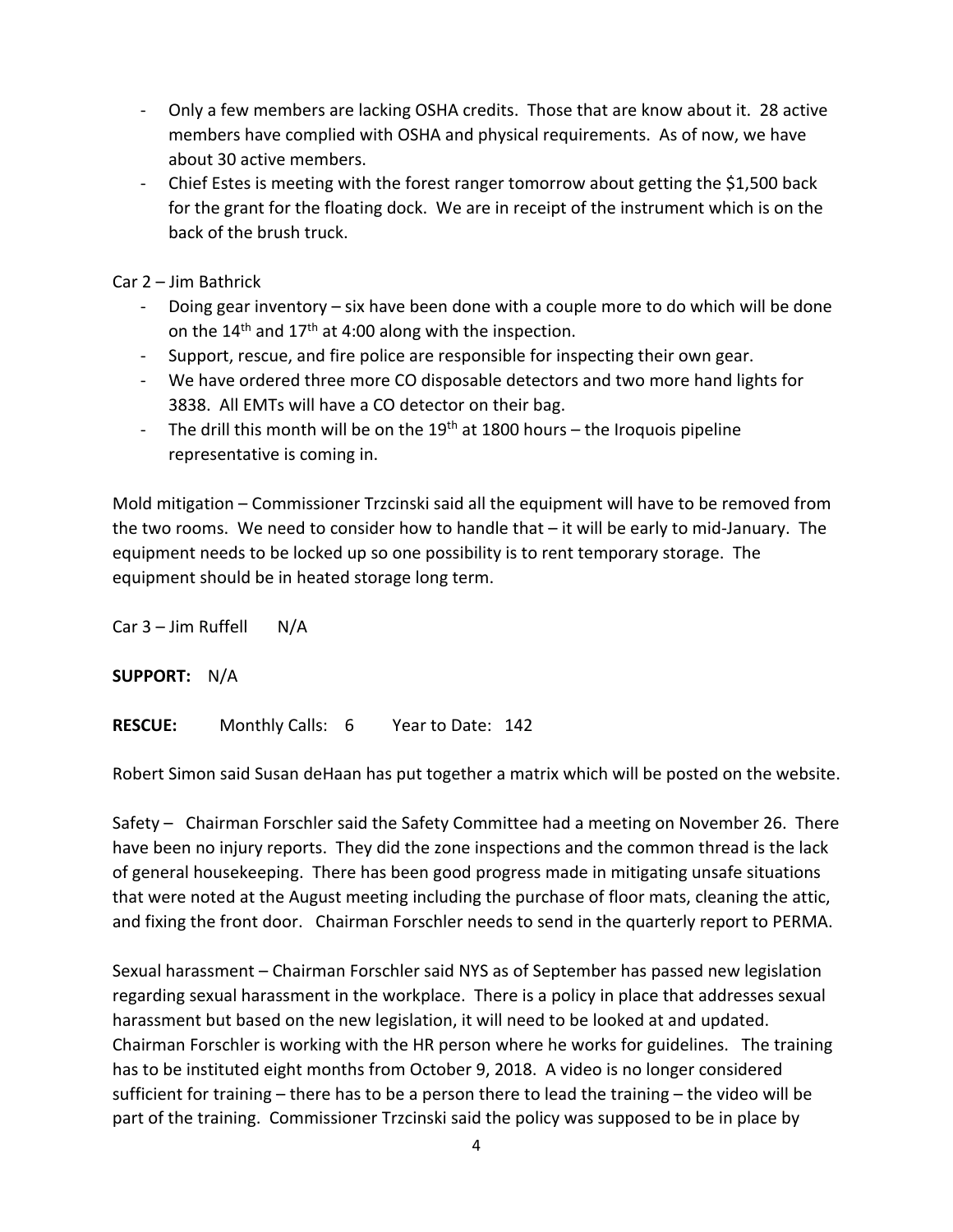October and people who receive training need to sign a document. It is a NYS implementation. Mr. MacLeod has information on what the training has to include.

Equipment retrieval – All the outstanding equipment has been received.

Inventory – Robert Simon – The equipment is done. He needs to get the rest of the sheets and will then start inputting the information.

TOW contract – Gary Ciferri sent us a signed contract with some added verbiage to the Hold Harmless Agreement. Mr. MacLeod said the changes they made are not unreasonable. ECFD is operating as a contractor which means you have to operate responsibly and be properly insured. Chairman Forschler said he has an agreement on his phone commencing January 2019 and ending December 2019 for \$2,700.

A motion was made by Chairman Forschler and seconded by Commissioner Trzcinski that subject to a review by Mr. MacLeod, Chairman Forschler sign the contract for Fire Protection and Emergency Services for the Town of Washington term calendar year 2019. Commissioner Trzcinski said he believes we have to take care of 2018 first. We have the money for 2018 and need to cash that check. The motion was withdrawn.

A motion was made by Chairman Forschler and seconded by Commissioner Trzcinski to authorize Chairman Forschler to sign the contract for Fire Protection and Emergency Medical Services for the calendar year 2018 forwarded to the ECFD by Mary Alex and reviewed by Mr. MacLeod, attorney for the Fire Department, for \$2,500.

| <b>Commissioner Calame</b>  | Ave | <b>Commissioner Trzcinski</b> | Ave |
|-----------------------------|-----|-------------------------------|-----|
| <b>Commissioner Russell</b> | Ave | Chairman Forschler            | Ave |
| Motion carried 4-0.         |     |                               |     |

A motion was made by Chairman Forschler and seconded by Commissioner Calame to authorize Chairman Forschler to sign the contract with the Town of Washington for Fire Protection and Emergency Medical Services for the calendar year 2019 in the amount t of \$2,750 subject to a review by Mr. MacLeod. Commissioner Trzcinski said in 2017 we talked about increasing this amount year to year. It needs to be increased significantly as we are giving away services. Commissioner Trzcinski said, in his opinion, the 2020 contract, to be fair to our taxpayers, needs to be in excess of \$20,000. Chairman Forschler said there is a 10% increase in 2019 from 2018. It is low relative to performance and needs to be worked on in 2019 to establish a reasonable amount. There was discussion about the procedure for annexation. Commissioner Trzcinski said Dana Smith from County E911 backs the annexation approach and has talked to Gary Ciferri so he understands we are serious about this. Mr. MacLeod said if the Town of Washington residents covered by this agreement are annexed, they will pay the same rate that an ECFD taxpayer pays. You would be extending the fire district so that it includes the properties in the Town of Washington so you would have to apply what they would be paying if they were paying the ECFD tax rate. If we stay in contract mode, 35% goes to the company. East Clinton is at 1.58. Chairman Forschler said relative to the contract now, as we moved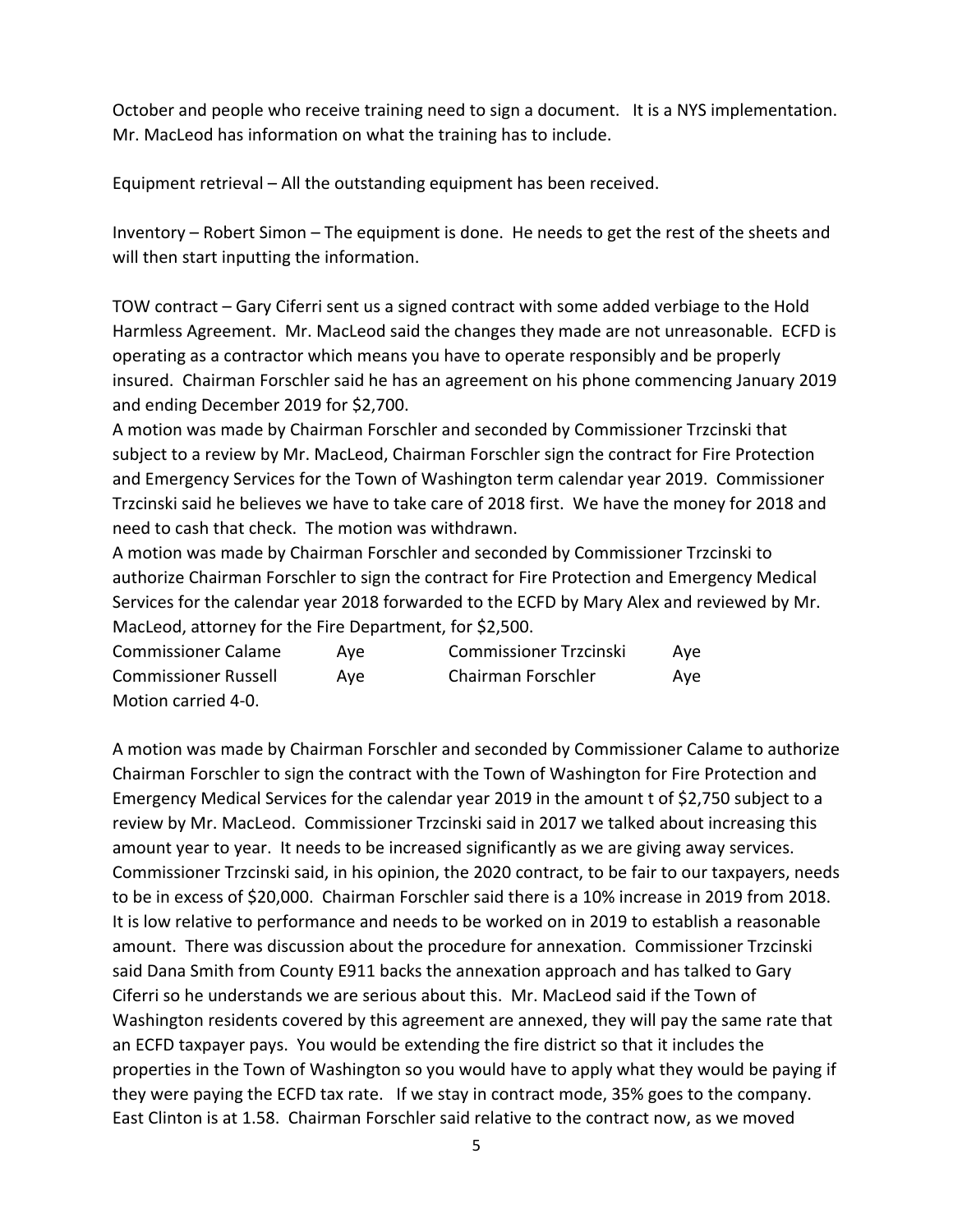through the process, we didn't realize we had a stronger negotiating position. We realized it recently. We agreed to increase the contract to \$2,750 and it's late in the game to change that for 2019 as they have already gone through the budget process.

| <b>Commissioner Calame</b>  | Ave | <b>Commissioner Trzcinski</b> | Ave |
|-----------------------------|-----|-------------------------------|-----|
| <b>Commissioner Russell</b> | Ave | Chairman Forschler            | Ave |
| Motion carried 4-0.         |     |                               |     |

ISO ratings – Chairman Forschler sent a communication to Todd Martin, Chairman of West Clinton, asking them to consider how they might want to work a contractual agreement for West Clinton Station 2 to respond to all fire dispatches in the northern end of the East Clinton district in order to keep those residents' ISO ratings down. He confirmed with Mr. Martin that their department attorney is Frank Simione so Mr. MacLeod and Mr. Simione will work out a contract.

Cancer insurance – The following resolution was moved by Chairman Forschler and seconded by Commissioner Calame, to wit:

WHEREAS, pursuant to General Municipal Law §205-CC, the Board is obligated to provide and maintain for each eligible volunteer firefighter a cancer disability benefit insurance program; and

WHEREAS, pursuant to General Municipal Law §205CC(5), the Board, on or before January 1, 2019, is required to show satisfactory proof of the ability to pay the benefits pursuant to General Municipal Law §205-CC such that adequate coverage is available for all eligible volunteer firefighters of the East Clinton Fire District; and

WHEREAS, the Board, pursuant to Town Law Article 11 possesses the taxing authority necessary to fund any and all claims of said eligible volunteer firefighters pursuant to General Municipal law §205-CC;

NOW, THEREFORE, BE IT RESOLVED that the Board fund and pay any and all claims of eligible volunteer firefighters of the East Clinton Fire District pursuant to General Municipal Law §205-CC from the general tax revenues of the East Clinton Fire District;

AND BE IT FURTHER RESOLVED that the Board, from time to time, may encumber and un-encumber certain funds of the East Clinton Fire District to be used for the payment of any and all claims of eligible volunteer firefighters pursuant to General Municipal Law §205-CC and such encumbered funds may be carried over from year to year as the Board determines to be reasonable;

AND BE IT FURTHER RESOLVED that nothing herein shall act to prevent the Board, at any time in the future, from meeting the Board's obligations pursuant to General Municipal Law §205-CC by any other means legally available to the Board;

AND BE IT FURTHER RESOLVED that this resolution shall remain in full force and effect until amended or rescinded by the Board.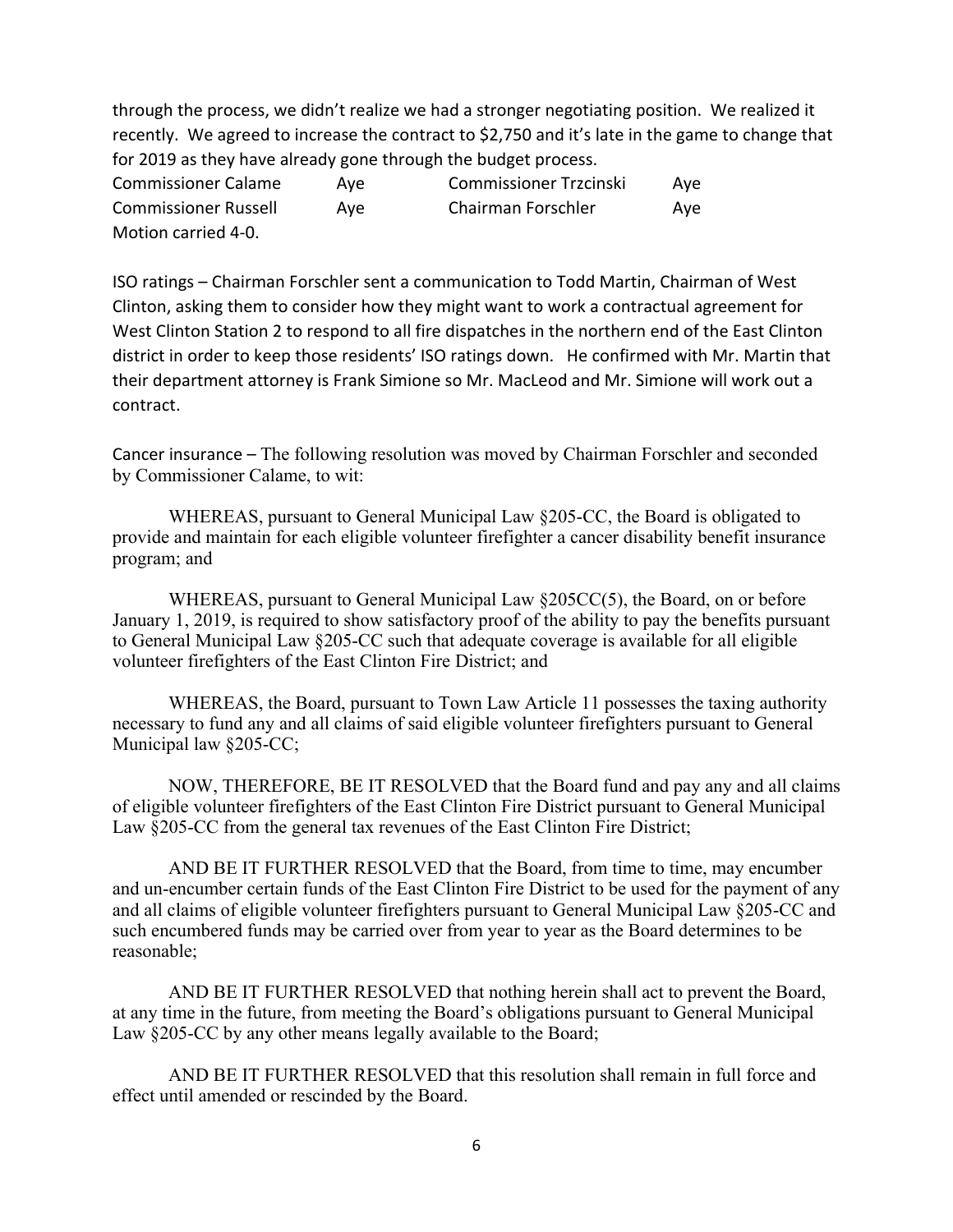The question of the adoption of the foregoing resolution was duly put to a vote on roll call, which resulted as follows:

| Arthur Weiland              | Absent |
|-----------------------------|--------|
| Kevin Russell               | Aye    |
| Robert Trzcinski            | Aye    |
| <b>Byron Calame</b>         | Aye    |
| Stephen Forschler, Chairman | Aye    |

The resolution was thereupon declared duly adopted.

Surplus equipment – Chief Estes is taking pictures of the equipment and working with an MES sales person to see what they can do to assist in selling this equipment.

Generator – Chief Estes requested the rehab vehicle and generator be run for a half hour every week and so far, it has run fine. He believes it is not the generator but the feed into the generator. This is still an open issue.

44/55 – The resolution to petition to waive the 44/55 requirement was done through the previous attorney but since there has been no communication from the state that the waiver was granted, it was probably never done, and the resolution is three years old. A motion was made by Chairman Forschler and seconded by Commissioner Trzcinski to ratify the resolution of the East Clinton Fire District that was passed on May 11, 2016 per Section 176.B.A.7 of NYS Town Law.

| <b>Commissioner Calame</b>  | Ave | <b>Commissioner Trzcinski</b> | Ave |
|-----------------------------|-----|-------------------------------|-----|
| <b>Commissioner Russell</b> | Ave | Chairman Forschler            | Ave |
| Motion carried 4-0.         |     |                               |     |

Mr. MacLeod is now authorized to write the letter to the state.

Perma inspection – Chairman Forschler has not called to schedule the inspection yet. He will work on that.

Mold mitigation – Commissioner Trzcinski received and distributed three proposals from Serve Pro, Expediant, and First Call Restoration and suggested we go with the lowest cost. Serve Pro came in at \$26,000, Expediant at \$12,000, and First Call in the \$5,000 to \$6,000 range. We will have to supply the dumpster which should be about \$600. The scope of work is to remove all of the sheetrock where the fire police equipment is. The other two rooms are not contaminated except down low, so they would remove the sheetrock three to four feet up which is rebuildable. They won't rip rooms out completely. The framing will still be there. Before we rebuild, we need to take a good look at the gutters and drainage. Commissioner Trzcinski thinks we can get the two rooms on the left side back into service in a reasonable time. Mr. Odell asked if the air quality test results were received from all three rooms – Commissioner Trzcinski will send him the report.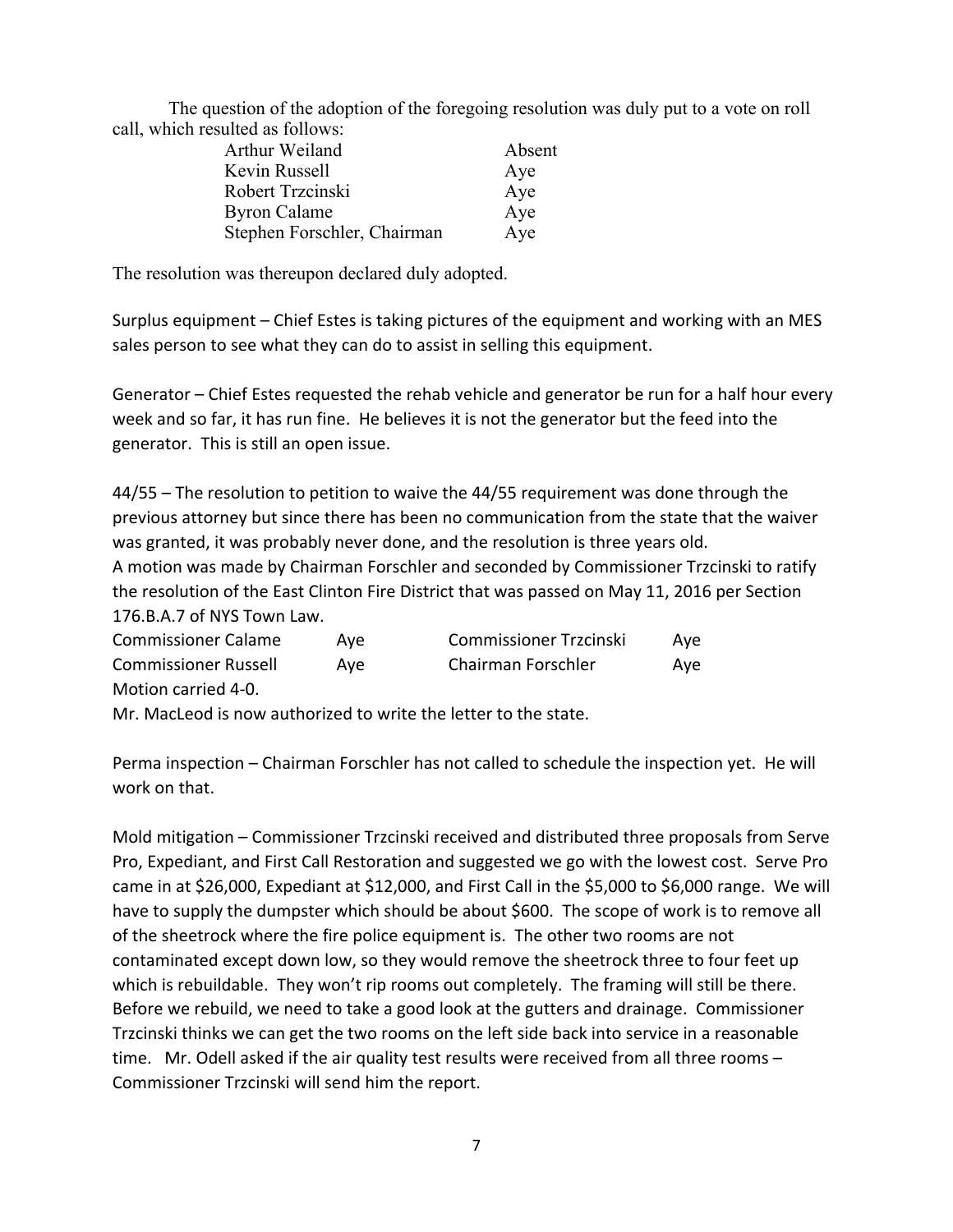A motion was made by Commissioner Trzcinski and seconded by Commissioner Calame that we accept the First Call Restoration contract up to \$6,000.

| <b>Commissioner Calame</b>  | Ave | <b>Commissioner Trzcinski</b> | Ave |
|-----------------------------|-----|-------------------------------|-----|
| <b>Commissioner Russell</b> | Ave | Chairman Forschler            | Ave |
| Motion carried 4-0.         |     |                               |     |

A motion was made by Commissioner Trzcinski and seconded by Commissioner Russell to authorize Commissioner Trzcinksi to get a 20-yard dumpster up to \$600.

| <b>Commissioner Calame</b>  | Ave | <b>Commissioner Trzcinski</b> | Ave |
|-----------------------------|-----|-------------------------------|-----|
| <b>Commissioner Russell</b> | Ave | Chairman Forschler            | Ave |
| Motion carried 4-0.         |     |                               |     |

A motion was made by Commissioner Calame and seconded by Commissioner Trzcinski to authorize up to \$150 delivery fee and up to \$150 for short term rental for two portable storage units for up to six months to store the equipment.

| <b>Commissioner Calame</b>                                                   | Ave | <b>Commissioner Trzcinski</b> | Ave |
|------------------------------------------------------------------------------|-----|-------------------------------|-----|
| <b>Commissioner Russell</b>                                                  | Ave | Chairman Forschler            | Ave |
| Motion carried 4-0.                                                          |     |                               |     |
| Commissioner Trzeinski will soll Arnoff's and soordinate with Chief Bathrick |     |                               |     |

Commissioner Trzcinski will call Arnoff's and coordinate with Chief Bathrick.

Organization meeting – The re-organizational meeting followed by the regular monthly meeting will be held on Wednesday, January 9, 2019 at 7:00 p.m. The secretary will invite Russ Tompkins to do the swearing in of the new commissioner and will provide the Oath of Office as well as put the legal notice in the paper and send to Robert Simon and Carol Mackin to post on the district and town websites.

Active member policy – Commissioner Calame thinks it would be appropriate to have an active member roster and a separate roster of retired life members. A reinstatement requires Board approval which needs to be made clear. Mr. MacLeod will supply the pertinent sections of Section 176b as an addendum of the provisions that are applicable. The last paragraph needs to be changed to read pursuant to the applicable portions of NYS Town Law 176b, portions of which are attached hereto. Under active probationary, take out first line then read as follows probationary period which shall be governed by company by laws. Take out the remaining paragraph and two lines of the next page and leave in The chief shall see that the board of commissioners is notified ……….

A motion was made by Commissioner Calame and seconded by Commissioner Trzcinski that the draft of the district active member policy be adopted as modified verbally and the secretary's complete version be adopted as the formal active member policy. Commissioner Trzcinski reiterated that P.O. Boxes can no longer be accepted as addresses – all addresses must be a physical address.

| <b>Commissioner Calame</b>  | Ave | <b>Commissioner Trzcinski</b> | Ave |
|-----------------------------|-----|-------------------------------|-----|
| <b>Commissioner Russell</b> | Ave | Chairman Forschler            | Ave |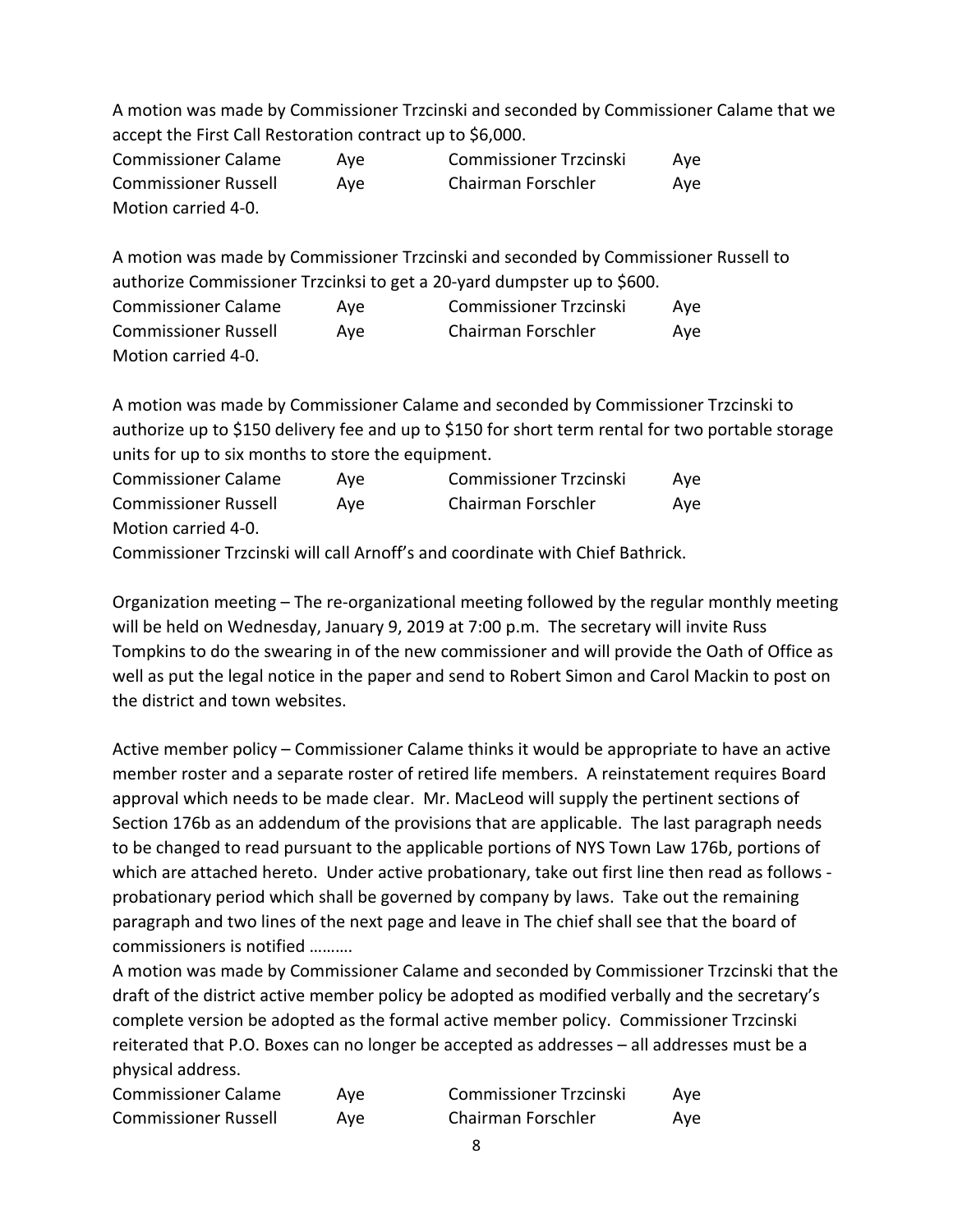# Motion carried 4-0.

Equipment purchase reserve fund justification – Chairman Forschler and Chief Estes have put together an equipment replacement spreadsheet. Commissioner Calame said we should create a building reserve fund and do both together. We need to start some needs examination with some independence and invite the chief staff to the workshops. The committee should be a minimum of four people. On December 6, four of the commissioners visited the Falls Village, CT, firehouse at Commissioner Russell's suggestion. It is a very nice facility for 3 million dollars and provides a good perspective on what can be accomplished for a reasonable amount of money. Susan deHaan suggested a similar facility that they can visit. Commissioner Russell said we are classified as an emergency shelter and you need kitchen facilities to take care of people utilizing an emergency shelter. Also, this building is not handicapped accessible which is a problem.

Equipment repair – Commissioner Russell said he and Chief Estes discussed the repair of vehicles when required. They both agreed that vehicles need to be sent to the right place for the needs at hand. Smaller needs can go to smaller places.

Chairman Forschler thanked Commissioner Russell for his third term of service as a board commissioner. He has done a lot of work behind the scenes in terms of capital items, the generator, the brush truck, the boiler, and has very much been a steadying influence on the board. The board has appreciated his years of service.

Public Comment:

Jim Ruffell asked if there is a physical just for drivers or any type of test just for driving as he would like to be able to drive the support vehicle or the ambulance. Chairman Forschler will discuss with TEK and get back to Mr. Ruffell.

Tim Odell asked if the board has done anything as far as gear in the fire police room. Will it be refurbished or put out of service? Commissioner Trzcinski said the company won't know what needs to be replaced until they either clean it or make it work. That is between the insurance company and whatever remediation company they choose.

A motion was made by Commissioner Russell and seconded by Commissioner Calame to adjourn the meeting at 9:46 p.m.

| <b>Commissioner Calame</b>  | Ave | <b>Commissioner Trzcinski</b> | Ave |
|-----------------------------|-----|-------------------------------|-----|
| <b>Commissioner Russell</b> | Ave | Chairman Forschler            | Ave |
| Motion carried 4-0.         |     |                               |     |